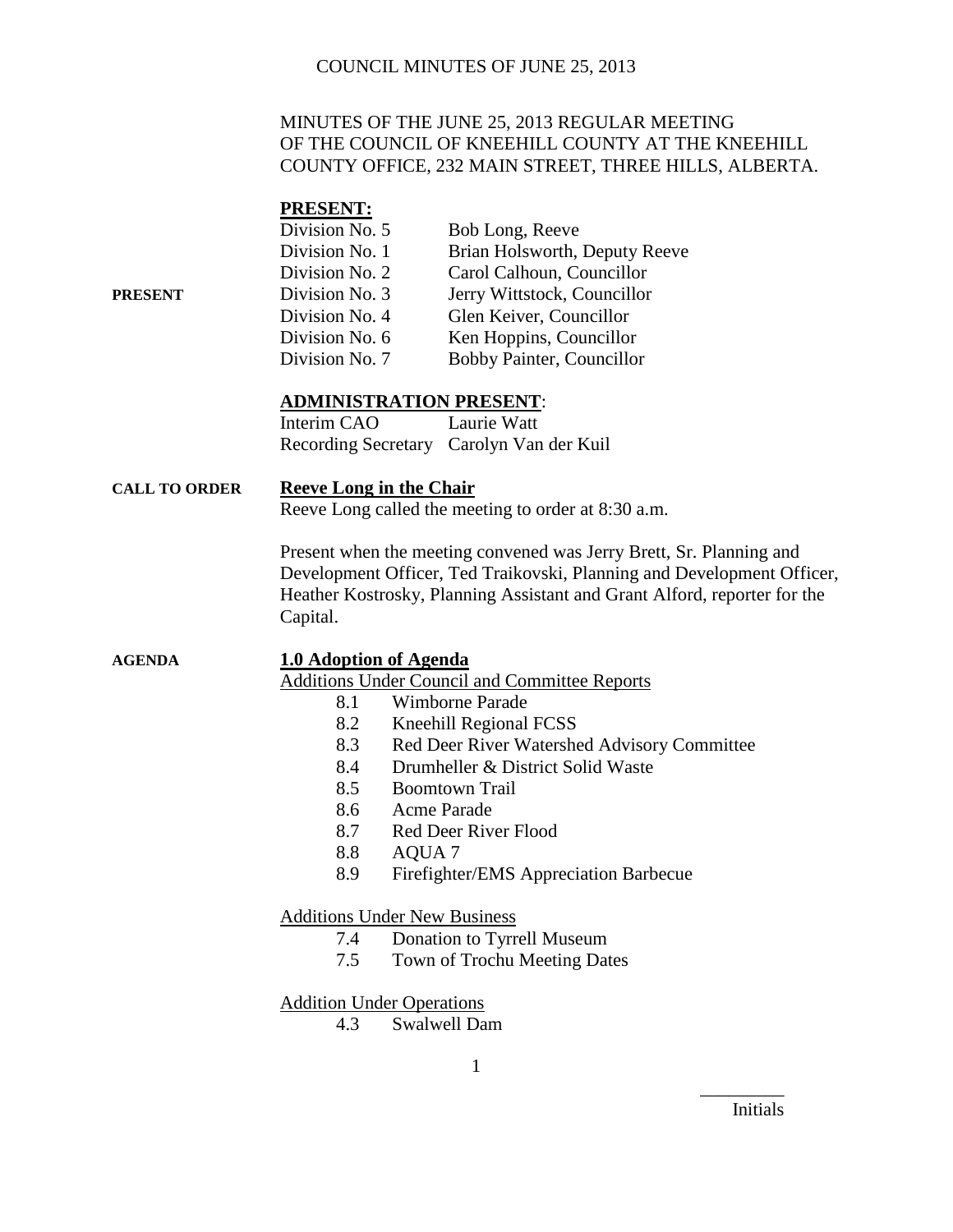| 299/13                                             | Councillor Holsworth moved approval of the agenda as amended.<br><b>CARRIED</b>                                                                                                                                                                                                                                                                                                                                                             |
|----------------------------------------------------|---------------------------------------------------------------------------------------------------------------------------------------------------------------------------------------------------------------------------------------------------------------------------------------------------------------------------------------------------------------------------------------------------------------------------------------------|
| <b>MINUTES</b><br><b>REGULAR MTG</b><br>300/13     | 2.0 Minutes<br>2.1 Approval of the June 11, 2013 Regular Meeting Minutes<br>Councillor Calhoun moved approval of the June 11, 2013 Council<br>Meeting minutes as presented.<br><b>CARRIED</b>                                                                                                                                                                                                                                               |
| <b>PUBLIC HEARING</b><br>301/13                    | 2.2 Public Hearing Minutes of Badlands Motorsports Resort Area<br><b>Structure Plan - Bylaw #1597</b><br>Councillor Wittstock moved approval of the June 11, 2013 Public Hearing<br>Minutes of the Badlands Motorsports Resort Area Structure Plan Bylaw<br>#1597.<br><b>CARRIED</b>                                                                                                                                                        |
| <b>BUS ARISING</b><br><b>BYLAW #1597</b><br>302/13 | <b>6.0 Business Arising</b><br>6.1 Badlands Motorsports Resort- Area Structure Plan- Bylaw #1597<br>Councillor Wittstock moved third reading be given to Bylaw 1597, the<br>Badlands Motorsports Resort Area Structure Plan.<br><b>CARRIED</b>                                                                                                                                                                                              |
| <b>BYLAW #1657</b><br>303/13                       | 6.2 Badlands Motorsports Resort- Redesignation- Bylaw #1657<br>Councillor Wittstock moved first reading be given to Bylaw 1657, this<br>being a Bylaw to redesignate approximately 425 acres of land NE, NW,<br>SE, SW 22-27-21-W4M from "A" Agriculture land use district to a "DC"<br>Direct Control land use district.<br><b>CARRIED</b>                                                                                                 |
| 304/13                                             | Councillor Calhoun moved that the public hearing date will be set for<br>December $4th$ , 2013 at 10:00 a.m. until 4:30 p.m. and if time runs out, the<br>public hearing will reconvene on December $5th$ at 10:00 a.m., for the<br>Badlands Motorsports Resort Redesignation from "A" Agriculture to<br>"DC" Direct Control. The notice will also be advertised for four weeks in<br>advance of the public hearing date.<br><b>CARRIED</b> |
|                                                    | The meeting recessed from 9:10 a.m. to 9:26 a.m.                                                                                                                                                                                                                                                                                                                                                                                            |
|                                                    | Jerry Brett, Ted Traikovski, Heather Kostrosky and Grant Alford were not<br>present when the meeting reconvened.                                                                                                                                                                                                                                                                                                                            |
|                                                    | Pete McRae, Director of Operations and Brandy Hay Evans, Operations<br>Executive Assistant, were present when the meeting reconvened.                                                                                                                                                                                                                                                                                                       |

Initials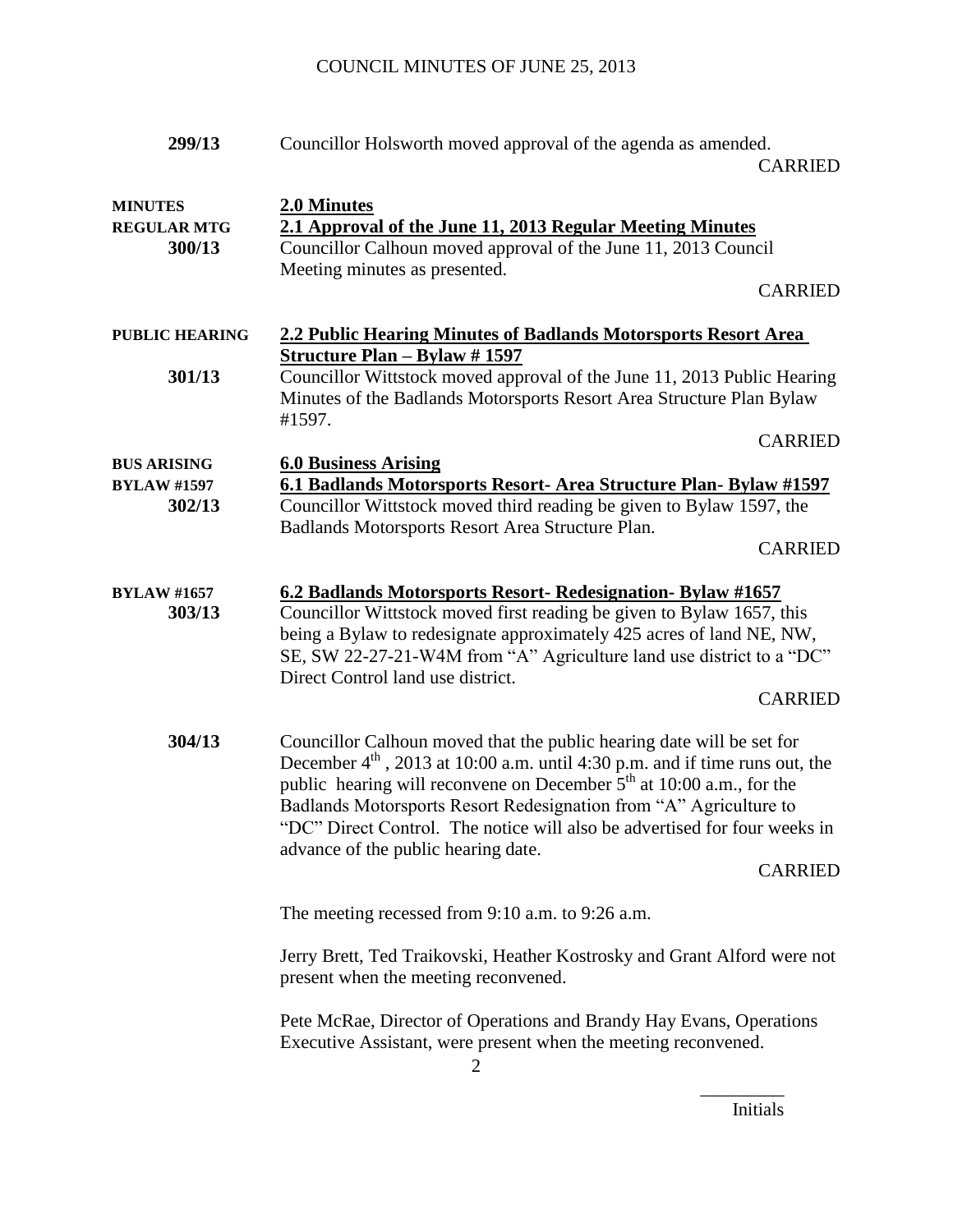| <b>OPERATIONS</b>            | <b>4.0 Operations</b>                                                                                                                                                                                                                                                                                                                                                                                                                                            |  |
|------------------------------|------------------------------------------------------------------------------------------------------------------------------------------------------------------------------------------------------------------------------------------------------------------------------------------------------------------------------------------------------------------------------------------------------------------------------------------------------------------|--|
| <b>OPR SUMMARY</b>           | <b>4.1 Operations Summary</b><br>Pete McRae presented the Operations Report comprised of Transportation<br>(Roads), Water and Miscellaneous updates. The following items were<br>also addressed.<br>County of Starland requested three trucks to assist in the removal<br>$\bullet$<br>of berms in Drumheller.<br>Operations crew came in on Saturday and got equipment ready and<br>$\bullet$<br>loaded in the event they were needed to assist with the flood. |  |
| 305/13                       | Councillor Wittstock moved that Council receive the Operations                                                                                                                                                                                                                                                                                                                                                                                                   |  |
|                              | Summary report as presented.<br><b>CARRIED</b>                                                                                                                                                                                                                                                                                                                                                                                                                   |  |
| 306/13                       | <b>H20LINE EXTENSION 4.2 Waterline Extension</b><br>Councillor Calhoun moved that Council approve to have Kneehill County<br>utility operators complete the work of extending the Gamble Water<br>Service Line to NE 29-29-21-W4.<br><b>CARRIED</b>                                                                                                                                                                                                              |  |
| <b>SWALWELL DAM</b>          | <b>4.3 Swalwell Dam</b><br>Discussion regarding the Swalwell Dam Day Use Only and how this<br>designation could be changed to overnight camping.                                                                                                                                                                                                                                                                                                                 |  |
| <b>BUS ARISING</b><br>307/13 | <b>6.0 Business Arising Cont'd</b><br>DRUM LIASON OFCR 6.3 Community Liaison Officer Drumheller<br>Councillor Hoppins moved that Council confirm no funding will be<br>provided for the Drumheller Community Resource/Liaison Officer<br>program at this time.<br><b>CARRIED</b>                                                                                                                                                                                 |  |
|                              | Pete McRae and Brandy Hay Evans left the meeting at 9:56 a.m.                                                                                                                                                                                                                                                                                                                                                                                                    |  |
|                              | The meeting recessed from 9:56 a.m. to 10:05 a.m.                                                                                                                                                                                                                                                                                                                                                                                                                |  |
|                              | Shelley Jackson, Director of Kneehill Regional FCSS was present when<br>the meeting reconvened.                                                                                                                                                                                                                                                                                                                                                                  |  |

Initials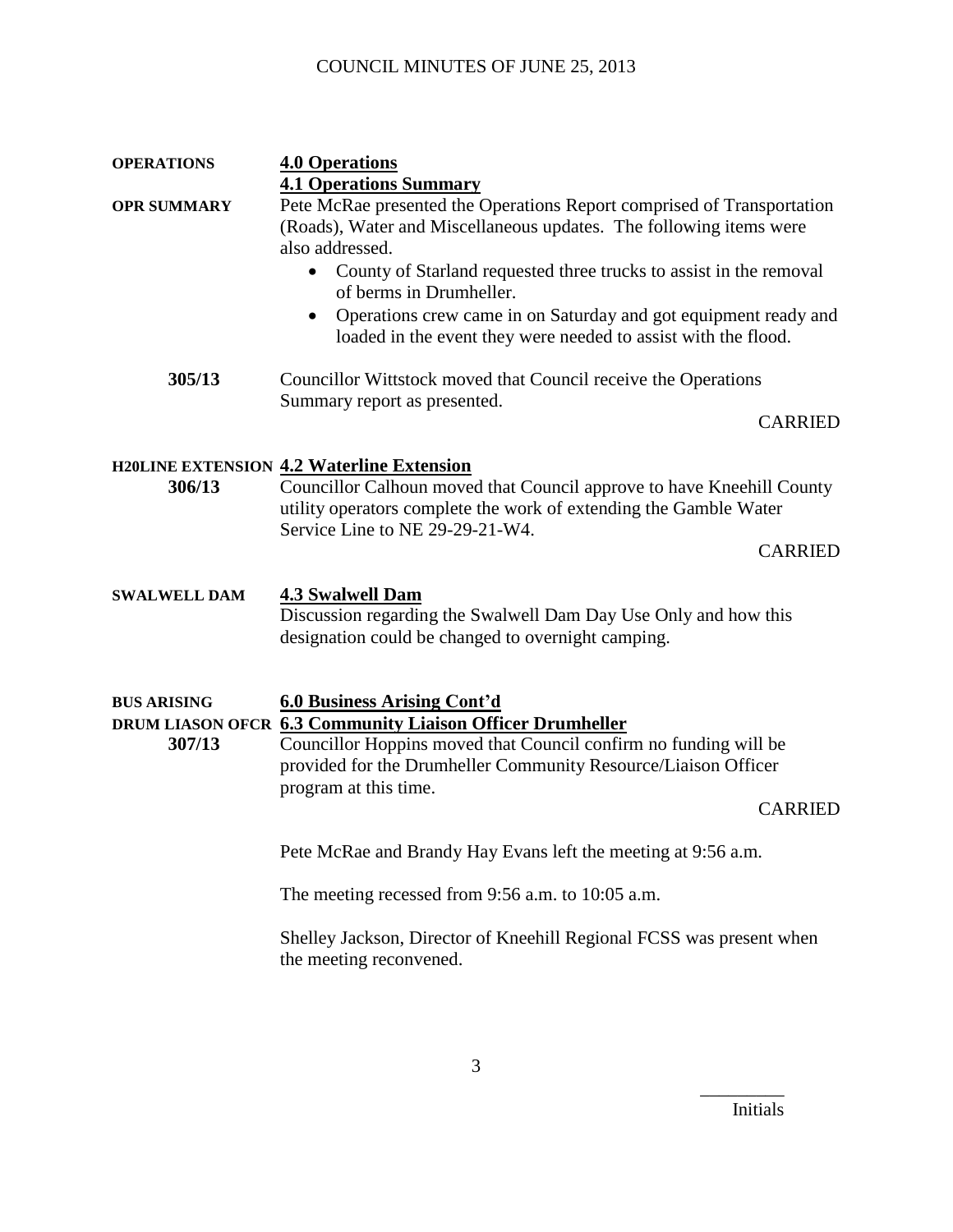| <b>DELEGATIONS</b><br><b>FCSS ANNUAL</b><br><b>REPORT</b> | <b>3.0 Delegations</b><br>3.2 FCSS 2012Annual Report presented by Shelly Jackson, Director<br>Shelly Jackson, Kneehill Regional FCSS Director presented highlights,<br>short term outcomes, outputs and financial summary of the 2012 Annual<br>Report.                                   |                |
|-----------------------------------------------------------|-------------------------------------------------------------------------------------------------------------------------------------------------------------------------------------------------------------------------------------------------------------------------------------------|----------------|
|                                                           | Reeve Long thanked Shelley and her staff for a job well done.                                                                                                                                                                                                                             |                |
| 308/13                                                    | Councillor Calhoun moved that Council receive the Kneehill Regional<br>FCSS 2012 Annual Report as information.                                                                                                                                                                            |                |
|                                                           |                                                                                                                                                                                                                                                                                           | <b>CARRIED</b> |
|                                                           | Shelley Jackson left the meeting at 10:28 a.m.                                                                                                                                                                                                                                            |                |
| <b>NEW BUSINESS</b><br><b>PREMIER SUMMER</b>              | <b>7.0 New Business</b><br><b>7.1 Town of Olds Invitation to attend Building Alberta Premier</b>                                                                                                                                                                                          |                |
| <b>TOUR</b><br>309/13                                     | <b>Summer Tour</b><br>Councillor Calhoun moved that Council authorize the attendance of the<br>CAO, and Reeve Long to attend the Provincial Government "Premier"<br>Allison Redford Building Alberta Summer Tour kickoff in the Town of<br>Olds on July $12^{th}$ , 2013 at Olds College. | <b>CARRIED</b> |
| DR R&R BBQ<br>310/13                                      | <b>7.2 Kneehill Doctor Recruitment and Retention Committee Barbecue</b><br>Councillor Holsworth moved that Council authorize the attendance of<br>Council to attend the Doctor Recruitment and Retention Committee<br>Barbecue on Saturday September 21, 2013 at Keiver's Lake.           | <b>CARRIED</b> |
| <b>CAO APPOINTMENT</b><br>311/13                          | <b>7.3 Appointment of Kneehill County CAO</b><br>Councillor Wittstock moved that Council appoint Mr. Al Hoggan to the<br>position of Chief Administrative Officer for Kneehill County, effective<br>July $8^{th}$ , 2013.                                                                 | <b>CARRIED</b> |
| <b>TYRRELL MUSEUM</b><br>312/13                           | <b>7.4 Donation to Tyrrell Museum</b><br>Councillor Hoppins moved that Council donate \$500.00 (five hundred<br>dollars) and a thank you letter sent to the Drumheller Tyrrell Museum for<br>the tour they provided to Council.                                                           | <b>CARRIED</b> |
|                                                           | The meeting recessed from 10:48 a.m. to 10:56 a.m.                                                                                                                                                                                                                                        |                |

Initials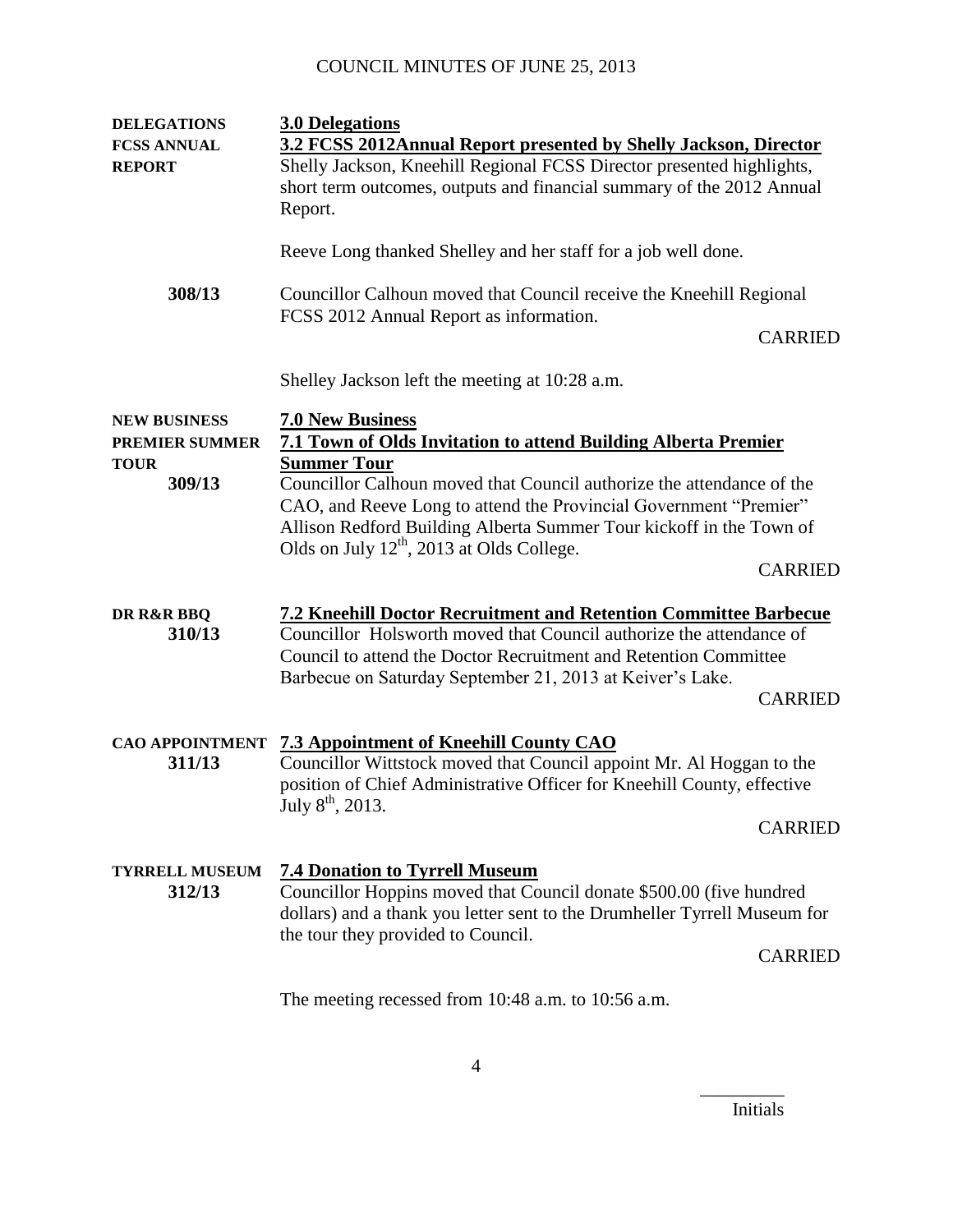Mike Morton, Director of Finance was present when the meeting reconvened.

| <b>FINANCIAL</b>       | <b>5.0 Financial Reports</b>                                                                                                                                                                                     |
|------------------------|------------------------------------------------------------------------------------------------------------------------------------------------------------------------------------------------------------------|
| <b>OPERATING ACCTS</b> | 5.1 Operating Account Report May 2013                                                                                                                                                                            |
| <b>CAPITAL FUNDING</b> | 5.2 Capital Funding Report May 2013                                                                                                                                                                              |
| <b>RESERVES REPORT</b> | 5.3 Reserves Report May 2013                                                                                                                                                                                     |
|                        | Mike Morton reviewed the above Financial Reports with Council.                                                                                                                                                   |
| 313/13                 | Councillor Hoppins moved that Council receive the Financial Reports<br>as presented.                                                                                                                             |
|                        | <b>CARRIED</b>                                                                                                                                                                                                   |
| <b>NEW BUSINESS</b>    | <b>7.0 New Business Cont'd</b>                                                                                                                                                                                   |
|                        | TROCHU MTG DATES <b>7.5 Town of Trochu Meeting Dates</b>                                                                                                                                                         |
|                        | Council discussed possible dates to meet with the Town of<br>Trochu Council.                                                                                                                                     |
|                        | The meeting recessed from $11:50$ a.m. to $12:56$ p.m.                                                                                                                                                           |
| <b>COUNCIL REPORTS</b> | <b>8.0 Council and Committee Reports</b>                                                                                                                                                                         |
|                        | WIMBORNE PARADE 8.1 Wimborne Parade - Verbal report from Councillor Hoppins on the                                                                                                                               |
|                        | Wimborne Parade and History Book Launch on June 22, 2013.                                                                                                                                                        |
|                        | Councillor Hoppins presented Reeve Long with a copy of the Wimborne                                                                                                                                              |
|                        | History Book to be placed in the Kneehill County library.                                                                                                                                                        |
| <b>FCSS</b>            | 8.2 Kneehill Regional FCSS - Written report from Councillor Calhoun on                                                                                                                                           |
|                        | the meeting she attended on June 20, 2013.                                                                                                                                                                       |
| <b>RDRWA</b>           | 8.3 Red Deer River Watershed Advisory Committee-Written report<br>from Councillor Painter on the meeting he attended with Fallon Sherlock,<br>Agricultural Service Board Conservation Fieldman on June 20, 2013. |
| <b>DRUM WASTE</b>      | <b>8.4 Drumheller &amp; District Solid Waste</b> - Verbal report from Councillor<br>Calhoun on the meeting she attended.                                                                                         |
| <b>BOOMTOWN TRAIL</b>  | 8.5 Boomtown Trail- Verbal report from Councillor Keiver on the AGM<br>he attended in Acme, AB on June $24th$ , 2013.                                                                                            |
| <b>ACME PARADE</b>     | 8.6 Acme Parade-Verbal report from Councillor Wittstock on the Acme<br>Parade that was held on June 22, 2013.                                                                                                    |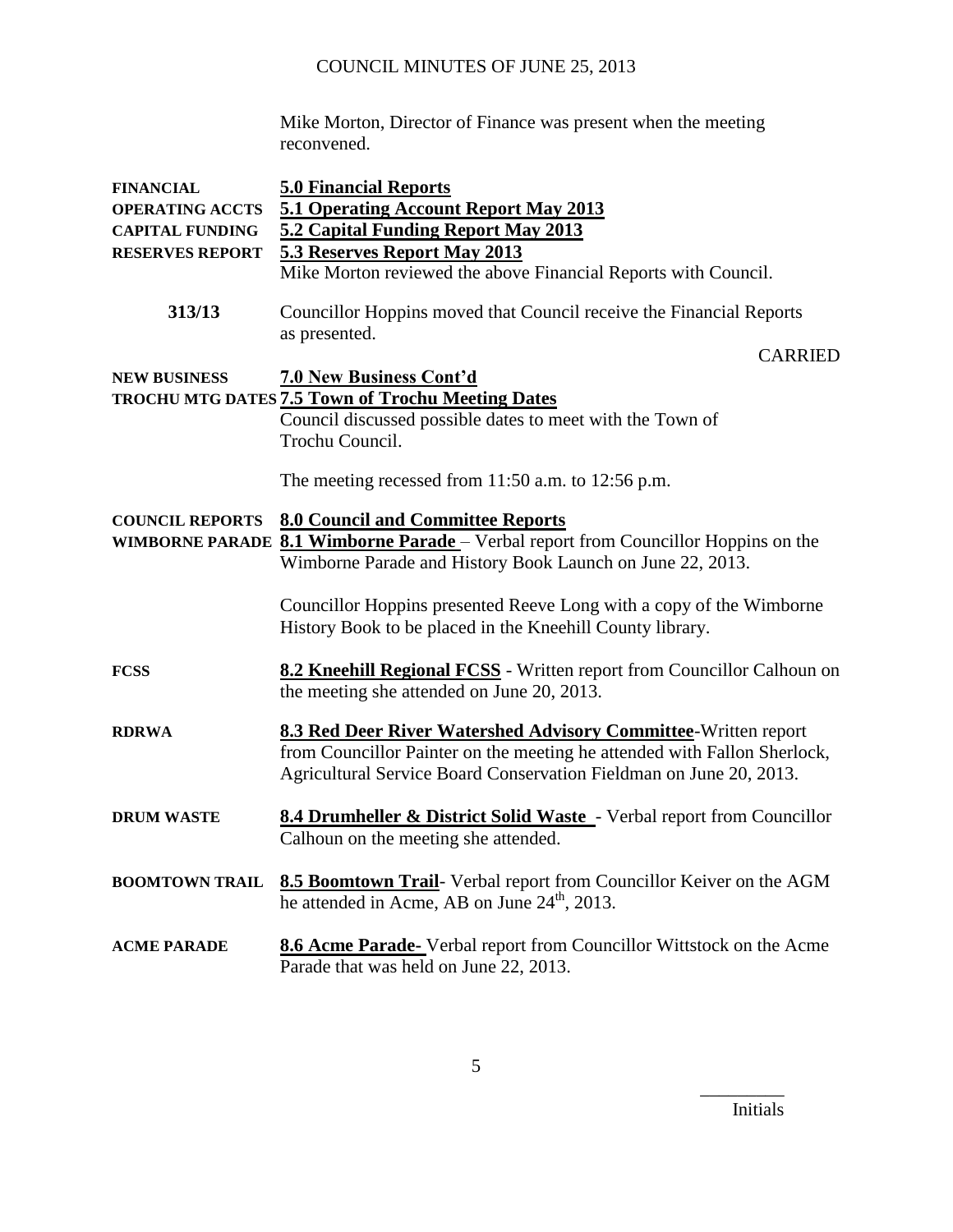| <b>RED DEER RIVER</b><br><b>FLOOD</b> | 8.7 Red Deer River Flood-Laurie Watt, Interim CAO provided<br>Council with a verbal report on the events that took place during the Red<br>Deer River Flooding. Jamie Erickson, Director of Emergency<br>Management will provide Council with a more thorough report at the next<br>Council meeting. |                |
|---------------------------------------|------------------------------------------------------------------------------------------------------------------------------------------------------------------------------------------------------------------------------------------------------------------------------------------------------|----------------|
| <b>AQUA 7</b>                         | 8.8 AQUA 7-Verbal report provided by Laurie Watt, Interim Manager on<br>the meeting she attended on June 20, 2013.                                                                                                                                                                                   |                |
| <b>LINDEN EMS BBQ</b>                 | 8.9 Firefighter/EMS Appreciation BBQ-Verbal report from Councillor<br>Glen Keiver on the Firefighter/EMS Appreciation BBQ he attended in<br>Linden June $20th$ , 2013.                                                                                                                               |                |
| 314/13                                | Councillor Hoppins moved that Council receive the Council and<br>Committee reports as presented.                                                                                                                                                                                                     | <b>CARRIED</b> |
| <b>CORRESPONDENCE</b><br>315/13       | <b>9.0 Correspondence Report</b><br>Councillor Calhoun moved that Council receive the Correspondence<br>Report.                                                                                                                                                                                      | <b>CARRIED</b> |
| <b>BUS PENDING</b>                    | <b>10.0 Council Business Pending &amp; Summary Reports</b><br>10.1 Business Pending Report 2008/2009/2010/2011/2012<br><b>10.2 Business Pending Report 2013</b>                                                                                                                                      |                |
| <b>SUMMARY REPORT</b><br>316/13       | <b>10.3 Business Completed Items Summary Report 2013</b><br>Councillor Holsworth moved that Council receive the Business Pending<br>and Summary reports.                                                                                                                                             | <b>CARRIED</b> |
| <b>IN-CAMERA</b><br>317/13            | 11.0 In-Camera<br>Councillor Calhoun moved that Council go into In-Camera at 1:32 p.m.                                                                                                                                                                                                               | <b>CARRIED</b> |
| 318/13                                | Councillor Painter moved the meeting out of In-Camera at 2:37 p.m.                                                                                                                                                                                                                                   | <b>CARRIED</b> |

6

Initials